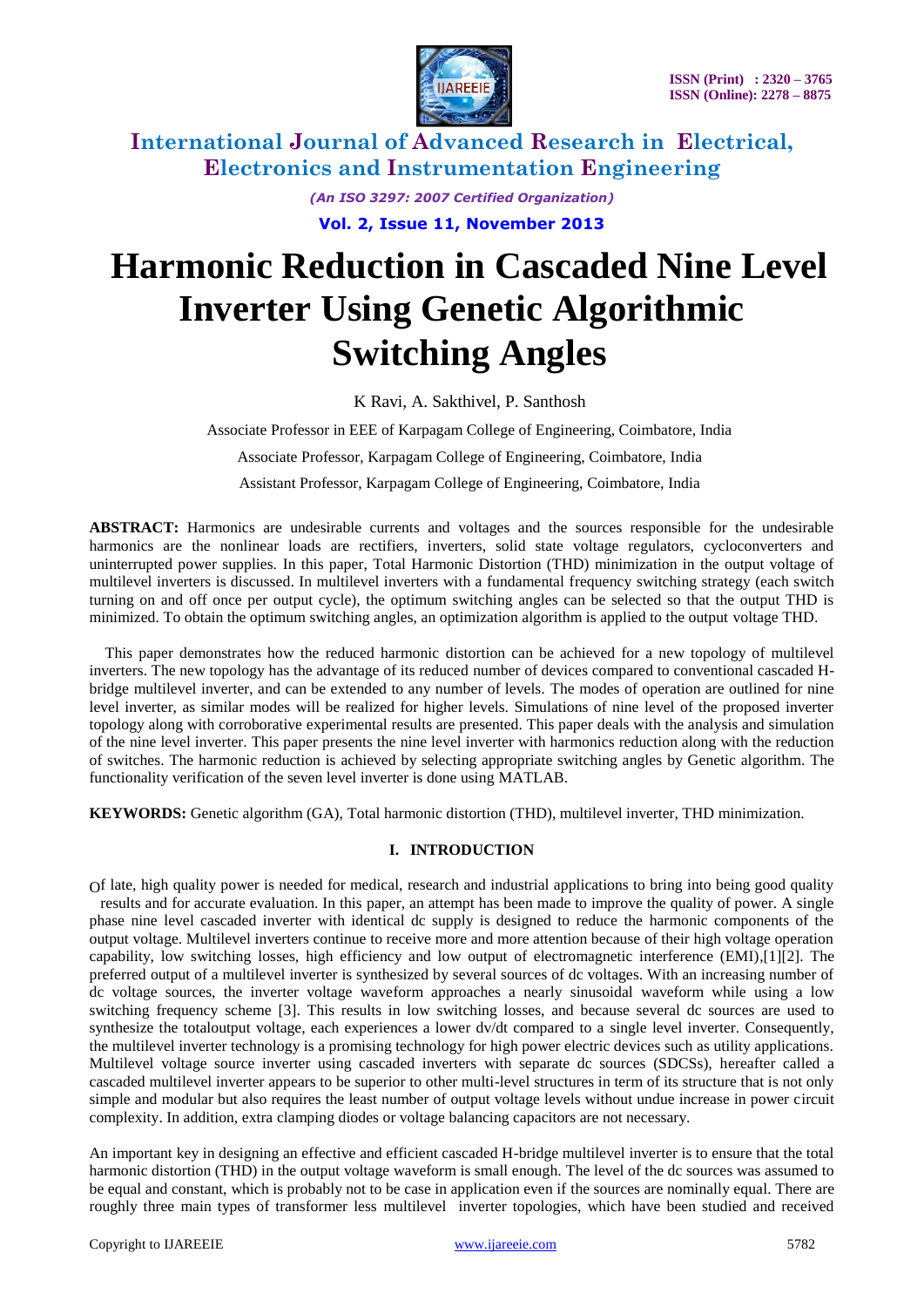

*(An ISO 3297: 2007 Certified Organization)*

### **Vol. 2, Issue 11, November 2013**

considerable interest from high power inverter system manufactures: the flying capacitor inverter, the diode clamped inverter and the cascaded inverter. All share the same property, which is that the output filter can be dramatically reduced, and the usual bandwidth limit induced by the switching frequency can be reconsidered. Among these inverter topologies, the flying capacitor inverter is difficult to be realized because each capacitor must be charged with different voltages as the voltage level increases.

Moreover, the diode clamped inverter, also known as neutral clamped inverter is difficult to be expanded to multilevel because of the natural problem of the DC link voltage unbalancing. It consists of two capacitor voltages in series and uses the center tap as the neutral. Each phase leg of the three level converters has two pairs of switching devices in series. The center of each device pair is clamped to the neutral through clamping diodes. The waveform obtained from the three level converters is a quasi-square wave output. Though the cascaded has the disadvantage to need DC sources, the modularized circuit layout and package are possible and the problem of the DC link voltage unbalancing does not occur, thus it can be easily expanded to multilevel. Due to these advantages, the cascaded multilevel inverter has been widely applied to such applications as High Voltage Direct Current Transmission (HVDC), static VAR compensators (SVC), stabilizer, high power motor drive and so on. This topology of inverter is suitable for high voltage and high power inversion because to its ability to synthesize waveforms with better harmonics spectrum and low switching frequency.

This paper presents how reduced harmonic distortion is achieved for a new topology of multilevel inverters using programmed PWM technique. This new topology has the advantage of its reduced number of switching devices compared to the conventional cascaded H-bridge and diode-clamped multilevel inverters for the same number of levels. It can also be extended to any number of levels. The modes of operation of a nine level inverter are presented, where similar modes can be realized for higher levels. The inverter operation is controlled using switching angles based on PWM with help of pulse generator. These angles are obtained from solving the waveform equations using Genetic Algorithm. Simulation of higher levels of the proposed inverter topology is carried out using MATLAB The validity of the proposed topology and the harmonic elimination method are verified experimentally for nine level inverter.

### **II. EXISTING SYSTEM OF NINE LEVEL INVERTER**

A single phase of this inverter consists of four simple H-bridge inverters, each can produce three output voltages  $+V_{dc}$ ,  $0$  or  $-V_{dc}$ , thus the whole inverter can produce nine voltage levels. Each H-bridge will be switched on and off only once each half cycle of the main harmonic. The harmonics produced by this way will be the main harmonic in addition to odd sine harmonics only. Figure 1 shows the structure of a single phase of this inverter. This multi-level inverter is made from several full-bridge inverters. The AC outputs for each different level of the full bridge inverters are connected in series so that the synthesized voltage waveform becomes the sum of the inverter outputs.



Figure 1 Conventional Nine level cascaded inverter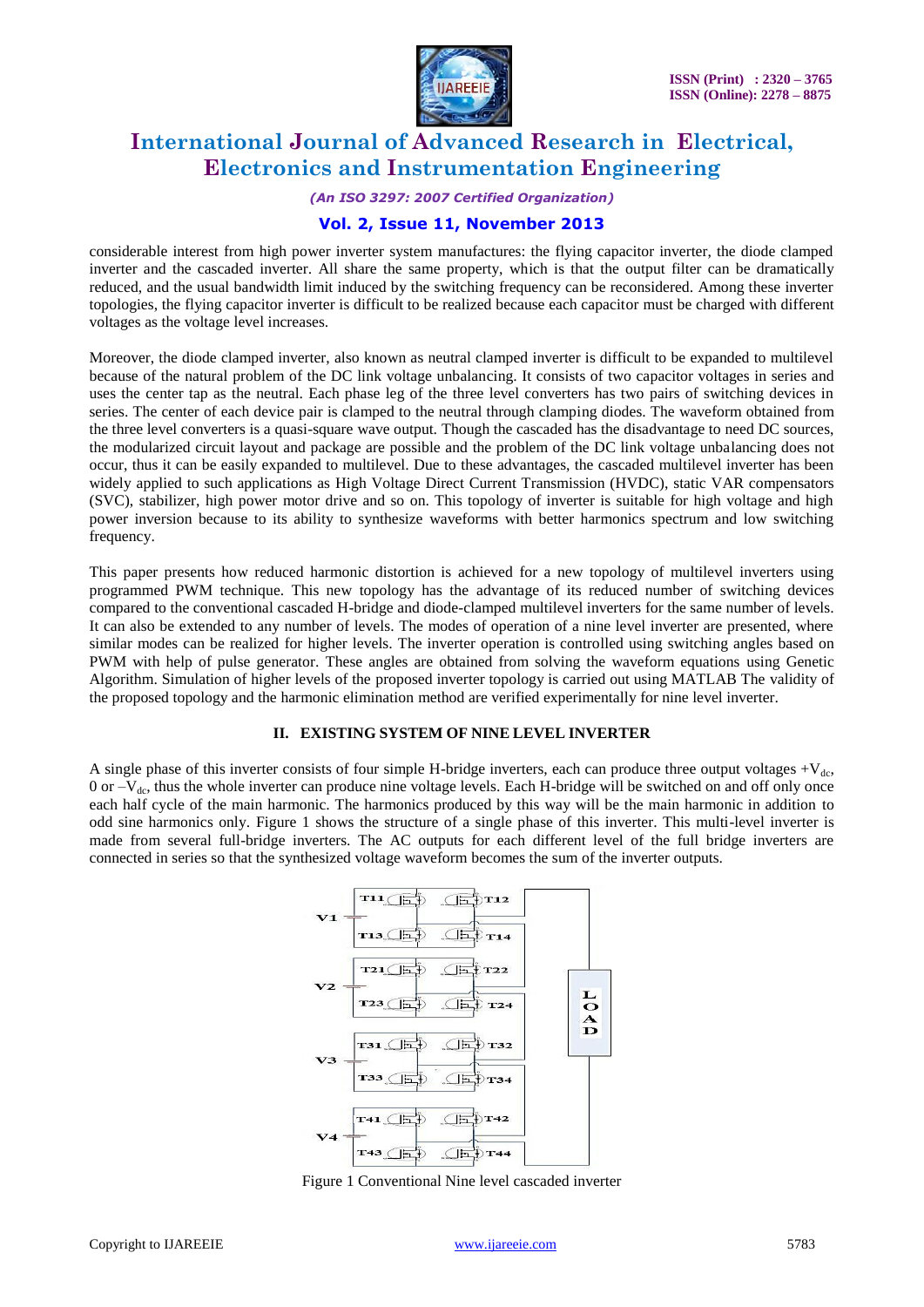

*(An ISO 3297: 2007 Certified Organization)*

### **Vol. 2, Issue 11, November 2013**

The switching angles  $\alpha$ 1,  $\alpha$ 2,  $\alpha$ 3, and  $\alpha$ 4 are first calculated at different values of the main harmonics, so as to obtain zero values of the 5th, 7th, and 11th harmonics, using a selective harmonic elimination technique, [6][7]. All the undesired low order harmonics till the 11th harmonic are eliminated in the output voltage of the cascaded multilevel inverter.

#### **III. PROPOSED SYSTEM OF NINE LEVEL INVERTER**

The proposed nine level inverter has the advantage of its reduced number of switching devices compared to the conventional cascaded H-bridge and diode-clamped multilevel inverters for the same number of levels. In this circuit, the inverter consists of four dc source. The ac terminal voltages of different level inverters are connected in series. By different combinations of the ten switches, T1-T10, each inverter level can generate four different voltage outputs,  $+V_{dc}$ ,  $-V_{dc}$ , and zero. The ac output of each of the different level of full-bridge inverters are connected in series such that the synthesized voltage waveform is the sum of the inverters outputs. A single-phase nine level of such an inverter is shown in Figure 1.



Figure 2 Power diagram of proposed Nine Level Inverter

The circuit diagram of a new nine level inverter has four main switches in H-bridge configuration T1 to T4, and two auxiliary switches T5, T6 and T7. Like other conventional multilevel inverter topologies, the proposed topology can be extended to any required number of levels. The inverter output voltage, load current, and gating signals are shown in Figure.3. The inverter can operate in three different modes according to the polarity of the load voltage and current. As these modes will be repeated irrespective of the number of the inverter levels, these modes are powering mode, freewheeling mode and regenerating mode.

#### **CALCULATING THE SWITCHING ANGLES**

The switching angles  $\alpha$ 1,  $\alpha$ 2,  $\alpha$ 3, and  $\alpha$ 4 are of the multilevel inverter are considered as variables and should be determined.  $V_{dc}$  is the voltage of the DC sources which are shown in Figure 4.13. Here, it is supposed that the voltages of all of the DC sources are equal. Each full-bridge inverter produces a three level waveform  $+V_{dc}$ ,- $V_{dc}$  and the number of levels (L) is calculated by  $L = 2S+1$ . S is the number of DC sources that is equal to number of switching angles.

In this topology, the number of output phase voltage levels is defined by  $M = 2S+1$ , where s is the number of DC sources. Switching states of nine level inverter are summarized in table 1.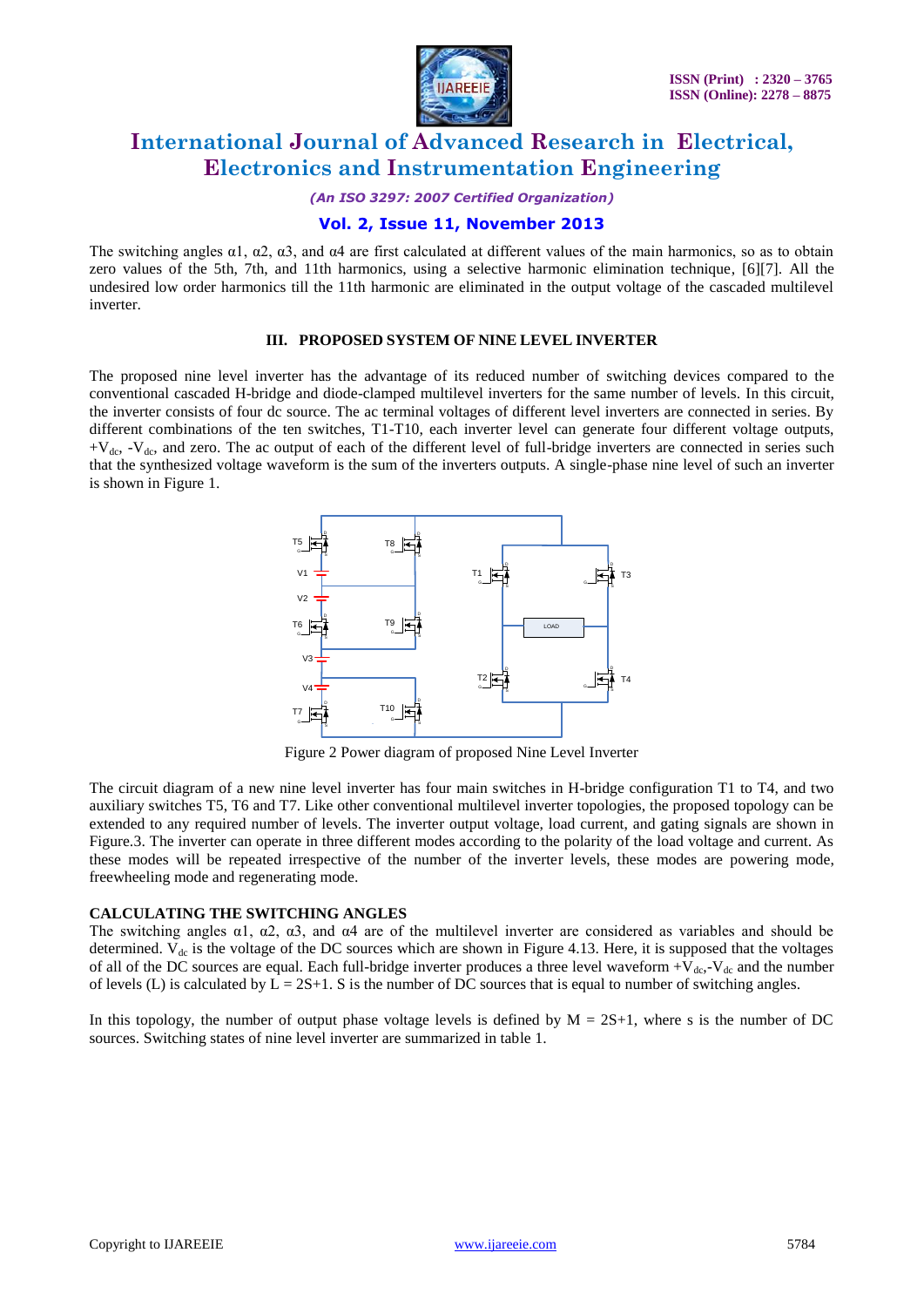

*(An ISO 3297: 2007 Certified Organization)*

**Vol. 2, Issue 11, November 2013**



Figure 3 Output phase voltage waveform diagram

| Output              | <b>Switch State</b> |                  |                  |                |                |                  |                  |                |                |                  |
|---------------------|---------------------|------------------|------------------|----------------|----------------|------------------|------------------|----------------|----------------|------------------|
| $V_{\text{out}}$    | T                   | T                | T                | T              | $\mathbf T$    | $\rm T$          | T7               | T              | T              | T <sub>10</sub>  |
|                     | 1                   | 2                | 3                | 4              | 5              | 6                |                  | 8              | 9              |                  |
| $\mathbf{0}$        | $\theta$            | $\overline{0}$   | $\overline{0}$   | $\overline{0}$ | $\overline{0}$ | $\boldsymbol{0}$ | $\boldsymbol{0}$ | $\mathbf{1}$   | $\mathbf{1}$   | $\mathbf{1}$     |
| V <sub>1</sub>      | $\mathbf{1}$        | $\overline{0}$   | $\overline{0}$   | $\mathbf{1}$   | $\overline{0}$ | $\overline{0}$   | $\theta$         | $\overline{0}$ | $\overline{0}$ | $\overline{0}$   |
| $V1+V2$             | 1                   | $\overline{0}$   | $\overline{0}$   | 1              | $\mathbf{1}$   | $\overline{0}$   | $\theta$         | $\overline{0}$ | $\overline{0}$ | $\boldsymbol{0}$ |
| $V1+V2$<br>$+V3$    | 1                   | $\theta$         | $\overline{0}$   | 1              | 1              | 1                | 0                | $\overline{0}$ | 0              | $\boldsymbol{0}$ |
| $V1+V2$<br>$+V3+V4$ | 1                   | $\theta$         | $\Omega$         | 1              | 1              | 1                | 1                | 0              | $\theta$       | $\boldsymbol{0}$ |
| $\overline{0}$      | $\theta$            | $\overline{0}$   | $\overline{0}$   | $\theta$       | $\overline{0}$ | $\boldsymbol{0}$ | $\theta$         | $\mathbf{1}$   | 1              | $\mathbf{1}$     |
| $V1+V2$<br>$+V3$    | $\theta$            | $\mathbf{1}$     | 1                | 1              | $\mathbf{1}$   | $\mathbf{1}$     | $\theta$         | $\overline{0}$ | $\theta$       | $\boldsymbol{0}$ |
| $V1+V2$             | $\theta$            | $\mathbf{1}$     | $\mathbf{1}$     | 1              | $\mathbf{1}$   | $\boldsymbol{0}$ | $\theta$         | $\overline{0}$ | $\theta$       | $\boldsymbol{0}$ |
| V <sub>1</sub>      | $\overline{0}$      | $\mathbf{1}$     | 1                | 1              | $\overline{0}$ | $\overline{0}$   | $\theta$         | $\overline{0}$ | $\overline{0}$ | $\overline{0}$   |
| $\theta$            | $\theta$            | $\boldsymbol{0}$ | $\boldsymbol{0}$ | 0              | 0              | $\boldsymbol{0}$ | 0                | 1              | 1              | $\mathbf{1}$     |

Table 1The Voltage level and switch states of proposed nine level Inverter

#### **IV. FORMULATION OF THE PROBLEM**

The Fourier series of the general quarter wave symmetric waveform, similar to that of Fig.3, with switching angles α1, α2, α3 and α4 per quarter cycle is given by

$$
V_{out}(cot) = \sum_{m=0}^{\infty} a_{2m+1} \sin(2m+1)t
$$
 (1)  
with  $a_{2m+1} = \frac{4}{\pi} \int_{0}^{\frac{\pi}{2}} V_{out} \sin(2m+1) \omega t d\omega t$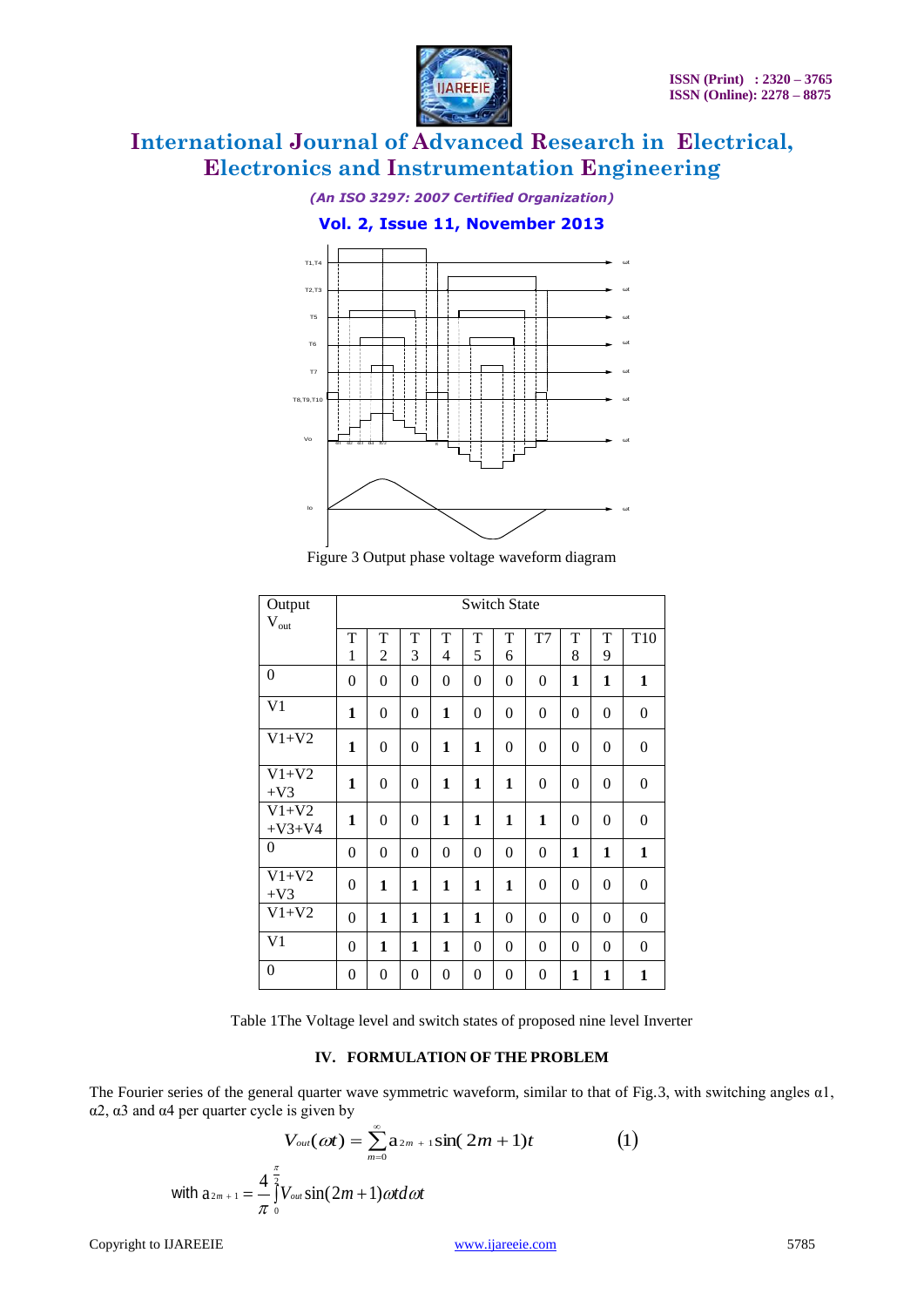

*(An ISO 3297: 2007 Certified Organization)*

### **Vol. 2, Issue 11, November 2013**

$$
=\frac{4}{\pi(2m+1)}\sum V_k \cos(2m+1)\alpha_k \quad (2)
$$

Where  $V_{\rm K}$  is the increase in voltage value from each switching angle to another. Assuming regular staircase waveform  $(V1=V2=....=Vs=E)$ , the amplitude of the harmonic voltage  $V_{2m+1}$  is given by the values of  $a_{2m+1}$  i.e.

$$
V_{2m+1} = \frac{4E}{\pi(2m+1)} \sum_{k=1}^{s} \cos(2m+1)\alpha_k \qquad (3)
$$

For the nine level inverter four switching angles  $\alpha$ 1,  $\alpha$ 2,  $\alpha$ 3,  $\alpha$ 4 are available, and the first four non zero harmonics in the output line voltages of the three phase inv erter are

$$
V_1 = \frac{4E}{\pi} \left[ \cos \alpha 1 + \cos \alpha 2 + \cos \alpha 3 + \cos \alpha 4 \right]
$$
(4)  
\n
$$
V_5 = \frac{4E}{5\pi} \left[ \cos 5\alpha 1 + \cos 5\alpha 2 + \cos 5\alpha 3 + \cos 5\alpha 4 \right]
$$
(5)  
\n
$$
V_7 = \frac{4E}{7\pi} \left[ \cos 7\alpha 1 + \cos 7\alpha 2 + \cos 7\alpha 3 + \cos 7\alpha 4 \right]
$$
(6)  
\n
$$
V_{11} = \frac{4E}{11\pi} \left[ \cos 11\alpha 1 + \cos 11\alpha 2 + \cos 11\alpha 3 + \cos 11\alpha 4 \right]
$$
(7)

These four relations will be turned to be four equations that are solved to obtain the values of the switching angles α1, α2, α3, and α4; by setting:

 $V_1$  = The required amplitude of the main harmonic,  $V_5= 0$ ,  $V_7= 0$   $V_{11}= 0$ .

#### **V. GENETIC ALGORITHM TO CALCUATE OPTIMUM SWITCHING ANGELS**

Where V<sub>ist</sub>'s the interest is voltage value in the ISBN 0-COPY (2018). The Copyright of the ISBN 0-Copyright to IVARE (V) =  $\frac{1}{\sqrt{2}}\sum_{i=1}^{n}V_i\cos(2m+1)\cos\theta$ .<br>
Copyright to IVARE (V) =  $\frac{1}{\sqrt{2}}\sum_{i=1}^{n}V_i\cos(2m+1)\cos\$ Genetic algorithm is a computational model that solves optimization problems by imitating genetic processes and the theory of evolution by using genetic operators like reproduction, crossover, mutation etc. Amounts of applications have benefited from the utilization of genetic algorithm. Genetic algorithm is still a novel technique for PWM-SHE technique. It imitates biological evolution by using genetic operators like reproduction, crossover, mutation, etc. Optimization in GA means maximization. In cases where minimization is required, the negative or the inverse of the function to be optimized is used. The switching angles are determined using GA.

The steps for formulating a problem and applying aGA are as follows:

1. Select binary or floating point strings.

2. Find the number of variables specific to the problem; this number will be the number of genes in a chromosome. In this application the number of variables is the number of controllable switching angles which is the number of Hbridges in a cascaded multilevel inverter. A nine-level inverter requires four H-bridges; thus, each chromosome for this application will have four switching angles, ie,  $(\alpha 1, \alpha 2, \alpha 3 \text{ and } \alpha 4)$ .

3. Set a population size and initialize the population. Higher population might increase the rate of convergence but it also increases the execution time. The selection of an optimum-sized population requires some experience in GA. The population in this paper has 20 chromosomes, each containing four switching angles. The population is initialized with random angles between 0 degree and 90degree taking into consideration the quarter-wave symmetry of the output voltage waveform.

4. The most important item for the GA to evaluate the fitness of each chromosome is the cost function. The objective of this study is to minimize specified harmonics; therefore the cost function has to be related to these harmonics. In this work the fifth and seventh harmonics at the output of a nine-level inverter are to be minimized. Then the cost function (f) can be selected as the sum of these two harmonics normalized to the fundamental,

$$
f(\theta_1, \theta_2, \theta_3, \theta_4) = 100 \frac{|V_5| + |V_7|}{V_1}
$$
 (7)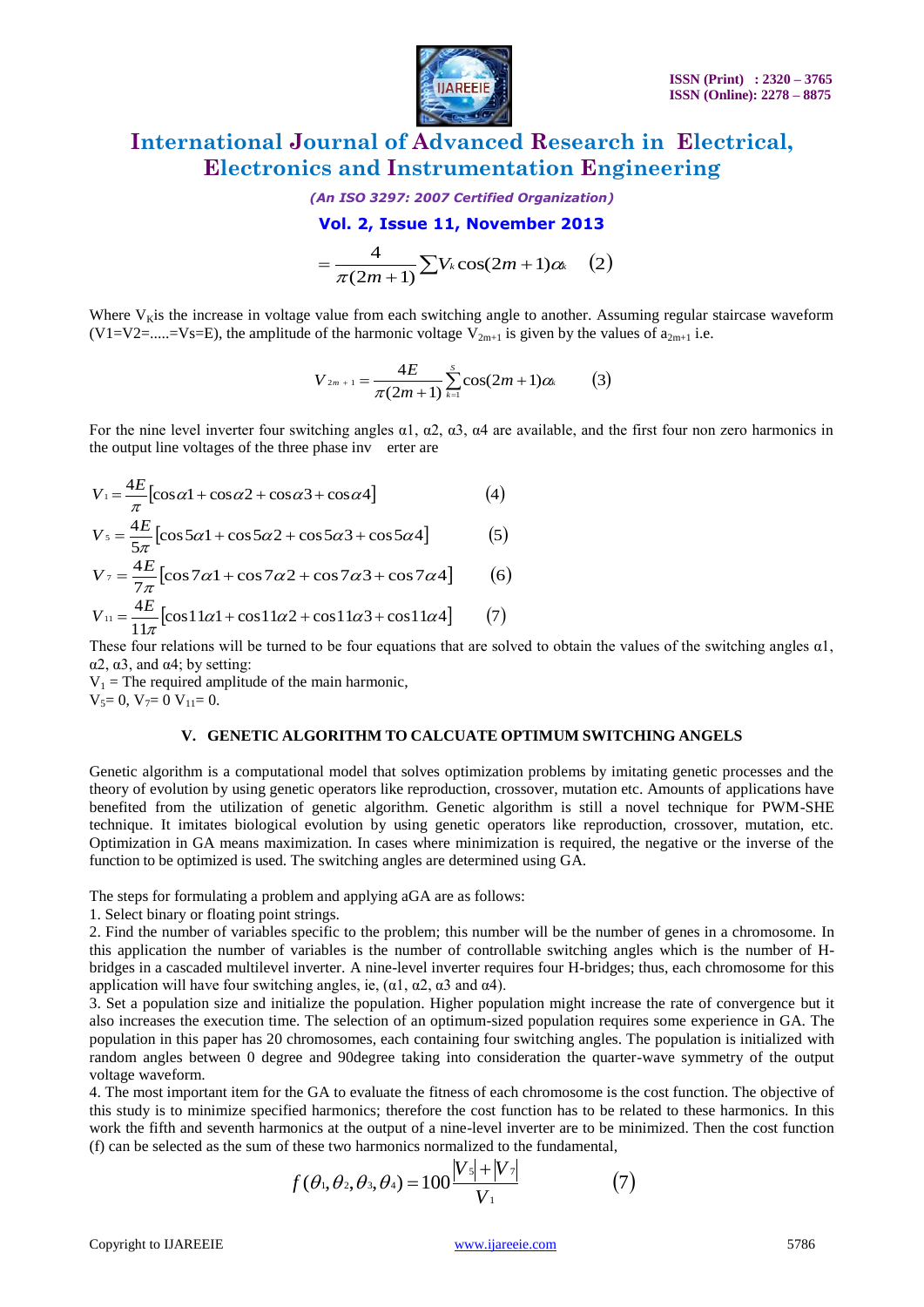

*(An ISO 3297: 2007 Certified Organization)*

### **Vol. 2, Issue 11, November 2013**

For each chromosome a multilevel output voltage waveform is created using the switching angles in the chromosome and the required harmonic magnitudes are calculated using FFT techniques. The fitness value (FV) is calculated for each chromosome inserting. In this case, The switching angle set producing the maximum FV is the best solution of the first iteration.

$$
FV(\theta_1, \theta_2, \theta_3, \theta_4) = 100 \frac{|V_s| + |V_\tau|}{V_1}
$$
 (8)

5. The GA is usually set to run for a certain number of iterations (100 in this case) to find an answer. After the first iteration, FVs are used to determine new off spring. These go through crossover and mutation operations and a new population is created which goes through the same cycle starting from FV evaluation. Sometimes, the GA can converge to a solution well before 100 iterations are completed. To save time, in this paper, the iterations have been stopped when the absolute value of the cost function goes below 1, in which case the sum of the fifth and the seventh harmonics is negligible compared to the fundamental. Note that after these iterations, the GA finds one solution; therefore, it has to be run as many times as the number of solutions required to cover the whole modulation index range. The algorithm to find the optimum switching angles is described through the flow chart shown in Figure. 4.

Comparison of switches used and THDs in the phase voltage of both the system is summarized in table 2.

#### **VI. SIMULATION RESULTS**

The feasibility of the proposed approach is verified using computer simulations. A model of the nine level inverter is constructed in MATLAB- Simulink software. Anew strategy with reduced number of switches is employed. For cascaded H bridge nine level inverter requires 16 switches to get nine level output voltage and with the proposed topology requires 10 switches. The new topology has the advantage of its reduced number of devices compared to conventional cascaded H-bridge multilevel inverter. The schematic diagram of cascaded H bridge nine level inverter and proposed new nine level topology built in MATLAB-Simulink is illustrated in Fig. 5 and Fig. 6 respectively.



Figure 4 Flowchart of Genetic Algorithm.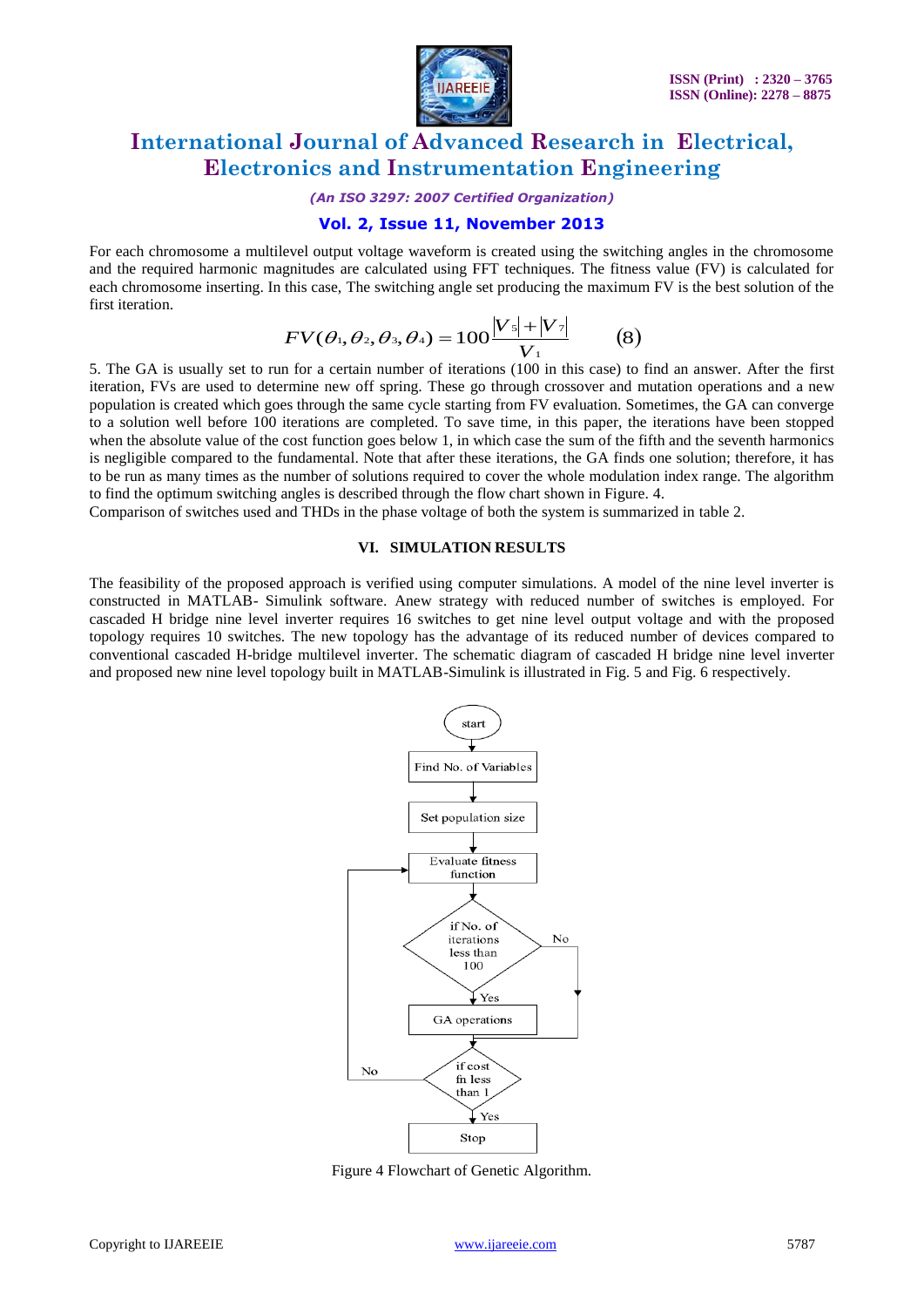

*(An ISO 3297: 2007 Certified Organization)*

### **Vol. 2, Issue 11, November 2013**

| <b>TYPE OF</b><br><b>MULTILEVEL</b><br><b>INVERTER</b> | NO OF<br><b>SWITCHES</b><br><b>USED</b> | THD Phase<br>(% ) |
|--------------------------------------------------------|-----------------------------------------|-------------------|
| <b>CASCADED H</b><br><b>BRIDGE (BASE)</b><br>PAPER)    | 16                                      | 10.27             |
| <b>CASCADED BRIDGE</b><br>(Proposed)                   | 10                                      | 9.03              |
| % REDUCTION                                            | 37.50%                                  | 12.07%            |

Table 2 Comparison of switches used and THDs

The nine level inverter is simulated with the implementation of switch reduction scheme. The input voltage is given as 24V DC supply to the inverter and R and RL load. The output voltage waveform of nine level inverter is shown in Figure 7.



Figure 5 Simulation diagram for cascaded H bridge nine level cascaded inverter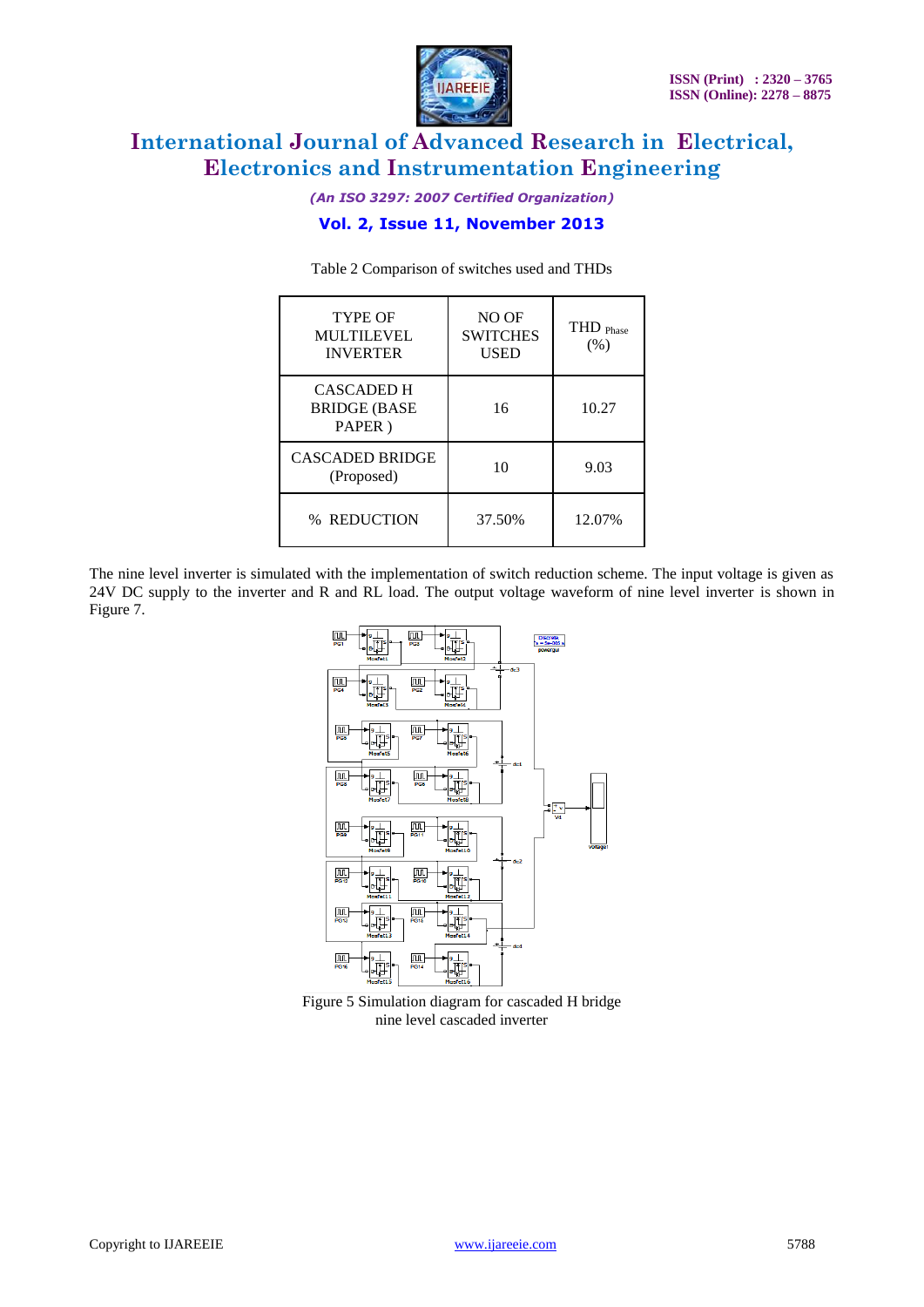

*(An ISO 3297: 2007 Certified Organization)*

### **Vol. 2, Issue 11, November 2013**









The output current waveform of nine level inverter on resistive load is shown in Figure 8.



Figure 8 Output current waveform (Resistive Load)

The output current waveform of nine level inverter on inductive load is shown in Figure 9.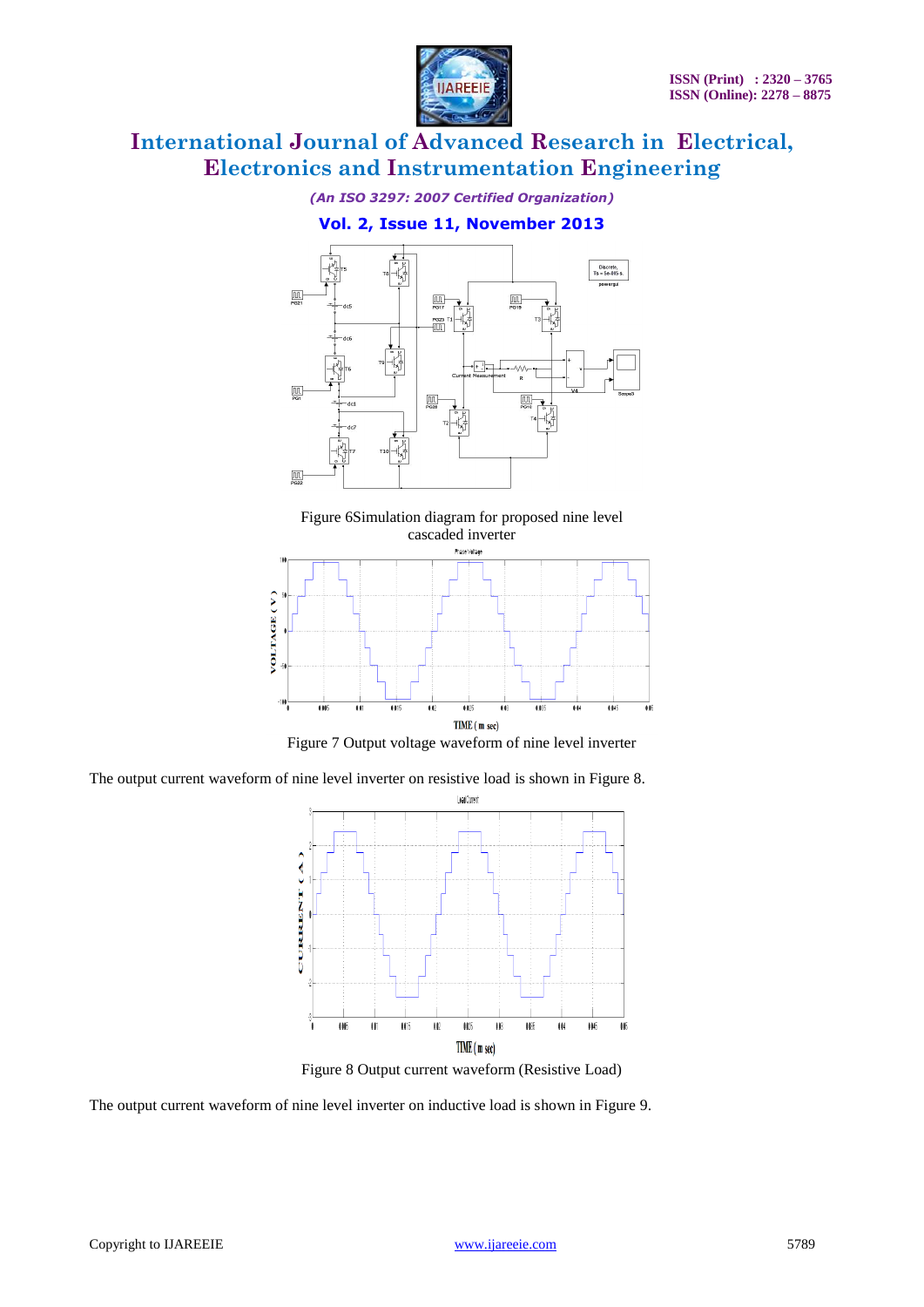

*(An ISO 3297: 2007 Certified Organization)*

**Vol. 2, Issue 11, November 2013**



Figure 9 Output current waveform (inductive load)

The gate pulses generated from the control circuit for the switching devices shown in Figure 10.



Figure 10 Gate pulse of switching devices

The frequency spectrum of output voltage is shown in Figure 11.



Figure 11 FFT analysis

The proposed topology has the advantage of its reduced number switches and harmonics are reduced with THD value of 9.03 at 96V is achieved. For proposed harmonic spectrum of the simulation system is as shown in the fig.11, which shows the results are well within the specified limits of IEEE standards. The results of both output voltage and FFT analysis are verified by simulating the main circuit using MATLAB.